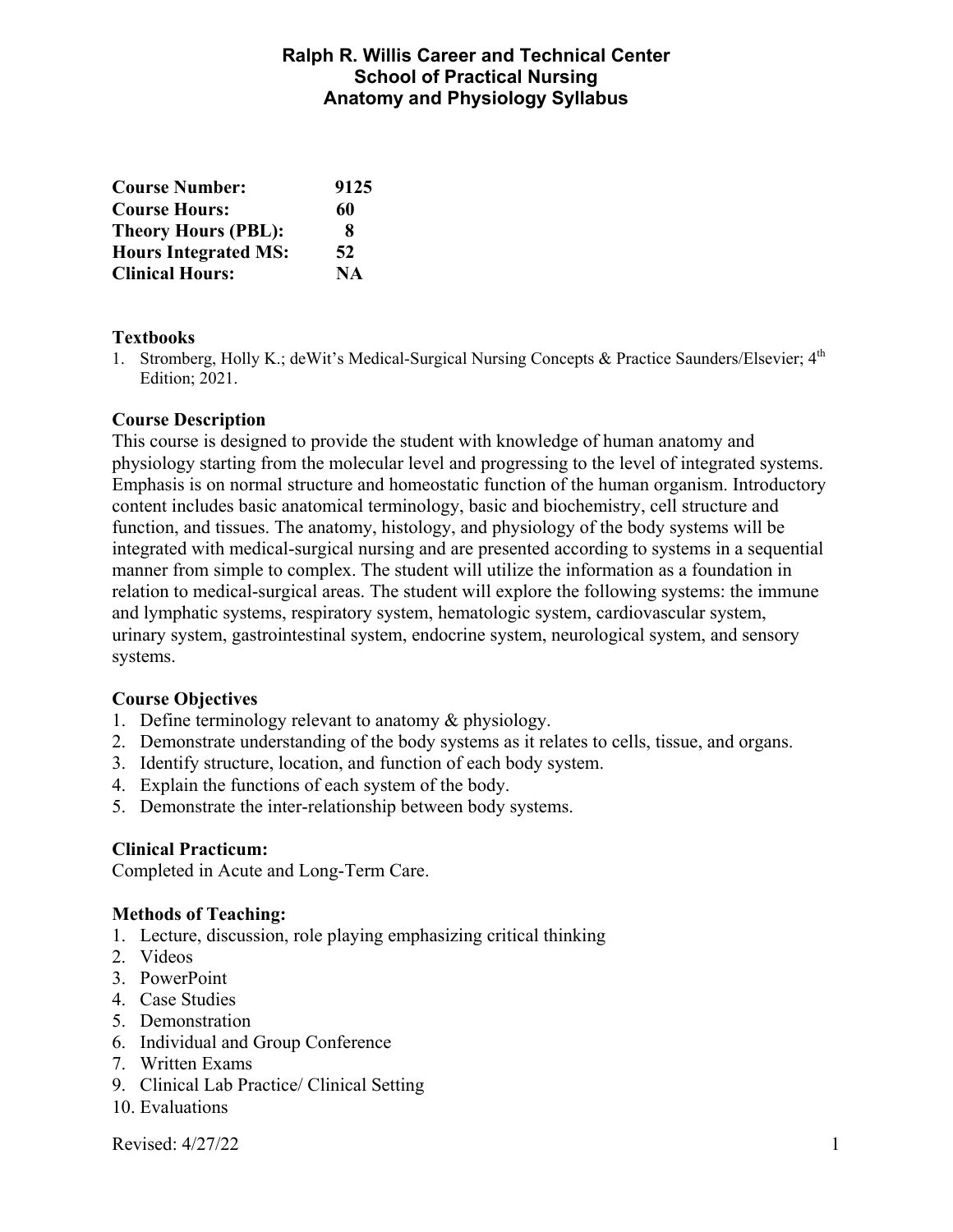### **Ralph R Willis Career and Technical Center School of Practical Nursing Anatomy and Physiology Syllabus**

### **Student Responsibilities:**

- 1. Read assigned chapter.
- 2. Refer to and follow student monthly calendar for exam dates.
- 3. Attend lectures and demonstrations.
- 3. Complete activities as assigned.
- 5. Participate in class/lab activities.
- 6. Discuss critical thinking activities associated with the lesson.
- 7. Refer and follow the policies as outlined and discussed in the Student Handbook.
- 8. Pass exams with a grade of 80% or higher.

## **Methods of Evaluation**

- 1. The following letter grade system is utilized for theory:
	- A 93 100
	- B 87 92
	- $C \t 80 86$
	- $F = 79 0$
- 2. The following grading calculation is utilized for theory: Exams 60% Quizzes 10% Final 30%
- 3. Evaluation Tools:
	- a. Oral Presentations
	- b. Written Exams
	- c. Laboratory Skills
	- d. Homework Assignments
	- e. Computer Exams
	- f. Clinical Skills
- 4. Make-up Exam:

A student who misses an exam must be prepared to take the exam upon immediate return or as designated by the instructor. Students will automatically have **5% deducted**. Students not making up exam on the designated schedule for make-up will receive a **(0) zero**.

5. Quizzes:

Students who are absent during a quiz will receive a Zero. Quizzes are NOT made up.

- 6. See student monthly calendar for schedule of exam dates.
- 7. See Student Handbook for clinical grading guidelines.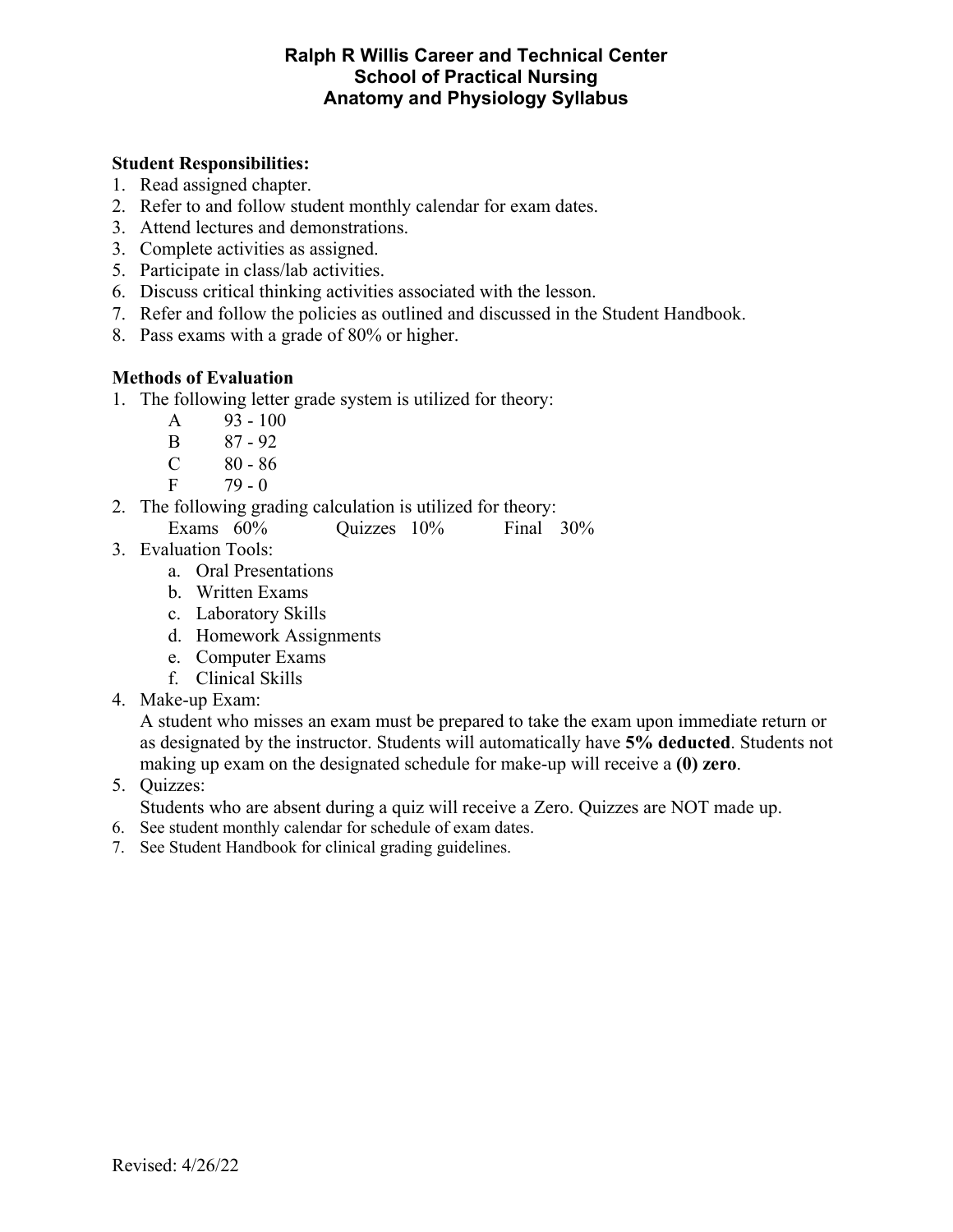# **April 2023**

| Sunday         | Monday                | Tuesday                    | Wednesday             | Thursday                       | Friday                | Saturday                       |
|----------------|-----------------------|----------------------------|-----------------------|--------------------------------|-----------------------|--------------------------------|
|                |                       |                            |                       |                                |                       | $\mathbf{1}$                   |
|                |                       |                            |                       |                                |                       |                                |
| $\overline{2}$ | 3                     | $\overline{4}$             | 5                     | 6                              | $\overline{7}$        | 8                              |
|                | No School             | No School                  | No School             | No School                      | No School             |                                |
|                | <b>Spring Break</b>   | <b>Spring Break</b>        | <b>Spring Break</b>   | <b>Spring Break</b>            | <b>Spring Break</b>   |                                |
| 9              | 10                    | 11                         | 12                    | 13                             | 14                    | 15                             |
|                | Professional          | A&P Cell                   | Med Surg.             | MS CH 1 Test                   | Med Surg.             | $A&P-5HRS$                     |
|                | Learning              | 4HRS                       | Clinical              | 1HR                            | Clinical              | $MS - 7HRS$                    |
|                | No School<br>Students | MS CH <sub>1</sub><br>2HRS | 6.5HRS                | MS CH <sub>3</sub><br>4HRS     | 6.5HRS                | $MSC - 13HRS$<br>Total - 25HRS |
|                |                       |                            |                       | A&P Notebook<br>1HR            |                       |                                |
| 16             | 17                    | 18                         | 19                    | 20                             | 21                    | 22                             |
|                | Med Surg.             | MS CH 3 Test               | Med Surg.             | <b>MS CH 4-5</b>               | Med Surg.             | $A\&P-2HRS$                    |
|                | Clinical              | 1HR                        | Clinical              | Test 2HRS                      | Clinical              | <b>MS-10HRS</b>                |
|                | 6.5HRS                | MS CH <sub>4</sub><br>2HRS | 6.5HRS                | MS CH 6<br>3HRS                | 6.5HRS                | $MSC -$<br><b>19.5HRS</b>      |
|                |                       | MS CH <sub>5</sub>         |                       | A&P Notebook                   |                       | Total-                         |
|                |                       | 2HRS                       |                       | 1HR                            |                       | 31.5HRS                        |
|                |                       | A&P Notebook<br>1HR        |                       |                                |                       |                                |
| 23             | 24                    | 25                         | 26                    | 27                             | 28                    | 29                             |
|                | Med Surg.<br>Clinical | MS CH 6 Test<br>1HR        | Med Surg.<br>Clinical | <b>MS CH 7-8</b><br>Test 2HRS  | Med Surg.<br>Clinical | $A\&P-1HR$<br>$MS - 10HRS$     |
|                | 6.5HRS                | MS CH <sub>7</sub>         | 6.5HRS                | MS CH 9                        | 6.5HRS                | $MSC -$                        |
|                |                       | 2HRS                       |                       | 2HRS                           |                       | <b>19.5HRS</b>                 |
|                |                       | MSC8                       |                       | A&P Notebook                   |                       | $SD - 1.5HRS$                  |
|                |                       | 3HRS                       | End 2 <sup>nd</sup>   | 1HR                            |                       | Total - 32HRS                  |
|                |                       |                            | Trimester             | <b>Class Meeting</b><br>1.5HRS |                       |                                |
| 30             |                       |                            |                       |                                |                       |                                |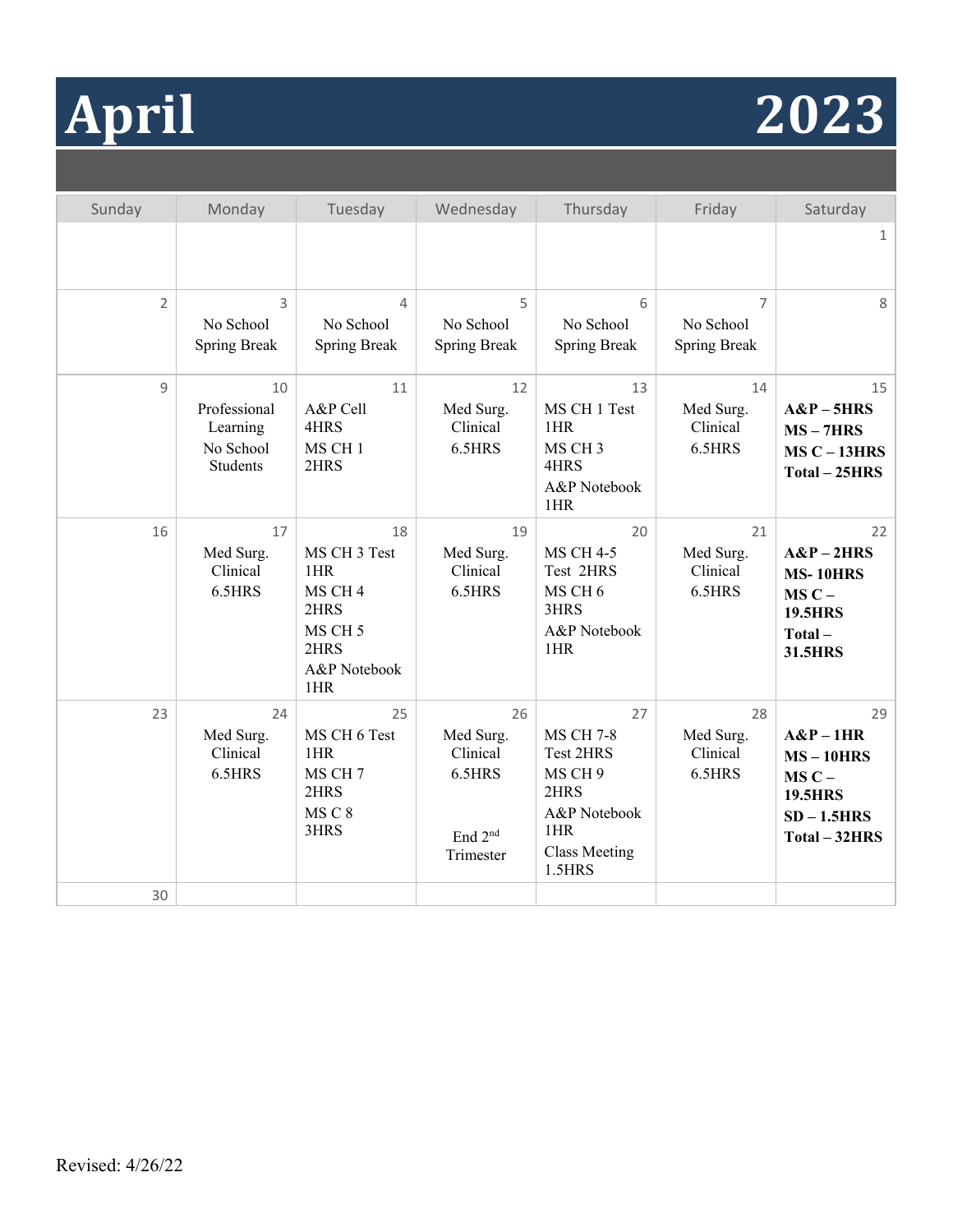# **May 2023**

| Sunday         | Monday                                          | Tuesday                                                                                 | Wednesday                             | Thursday                                                                         | Friday                                | Saturday                                                                          |
|----------------|-------------------------------------------------|-----------------------------------------------------------------------------------------|---------------------------------------|----------------------------------------------------------------------------------|---------------------------------------|-----------------------------------------------------------------------------------|
|                | $\mathbf{1}$<br>Med Surg.<br>Clinical<br>6.5HRS | $\overline{2}$<br>Student<br>Evaluations<br>6HRS                                        | 3<br>Med Surg.<br>Clinical<br>6.5HRS  | 4<br>MS CH 9 Test<br>1HR<br><b>MS CH 42</b><br>2HRS<br>MS CH 43<br>3HRS          | 5<br>Med Surg.<br>Clinical<br>6.5HRS  | 6<br>$SS - 6HRS$<br>$MS - 6HRS$<br>$MSC -$<br><b>19.5HRS</b><br>Total-<br>31.5HRS |
| $\overline{7}$ | 8<br>Med Surg.<br>Clinical<br>6.5HRS            | 9<br>MS CH 42 Test<br>1HR<br>MS CH 43<br>1HR<br>MS CH 10<br>4HRS                        | 10<br>Med Surg.<br>Clinical<br>6.5HRS | 11<br>MS CH 43 Test<br>1HR<br>MS CH 10 Test<br>1HR<br>MS CH 11<br>4HRS           | 12<br>Med Surg.<br>Clinical<br>6.5HRS | 13<br>$MS - 12HRS$<br>$MSC -$<br><b>19.5HRS</b><br>Total-<br>31.5HRS              |
| 14             | 15<br>Med Surg.<br>Clinical<br>6.5HRS           | 16<br>MS CH 11 Test<br>1HR<br><b>MS CH 31</b><br>4HRS<br><b>MS CH 32</b><br>$1$ HR      | 17<br>Med Surg.<br>Clinical<br>6.5HRS | 18<br>MS CH 31 Test<br>1HR<br><b>MS CH 32</b><br>3HRS<br><b>MS CH 12</b><br>2HRS | 19<br>Med Surg.<br>Clinical<br>6.5HRS | 20<br>$MS - 12HRS$<br>$MSC -$<br><b>19.5HRS</b><br>Total-<br>31.5HRS              |
| 21             | 22<br>Med Surg.<br>Clinical<br>6.5HRS           | 23<br>MS CH 32 Test<br>1HR<br><b>MS CH 12</b><br>2HRS<br>MS CH <sub>13</sub><br>3HRS    | 24<br>Med Surg.<br>Clinical<br>6HRS   | 25<br>MS CH 12 Test<br>1HR<br>MS CH 13<br>1HR<br><b>MS CH 14</b><br>4HRS         | 26<br>Med Surg.<br>Clinical<br>6HRS   | 27<br>$MS - 12HRS$<br>$MSC -$<br><b>18.5HRS</b><br>Total-<br><b>30.5HRS</b>       |
| 28             | 29<br>No School<br>Memorial Day                 | 30<br>MS CH 14 Test<br>1HR<br><b>MS CH 15</b><br>4HRS<br><b>Class Meeting</b><br>1.5HRS | 31<br>Med Surg.<br>Clinical<br>6HRS   |                                                                                  |                                       | $MS - 5HRS$<br>$MS C - 6HRS$<br>$SD - 1.5HRS$<br>Total-<br><b>12.5HRS</b>         |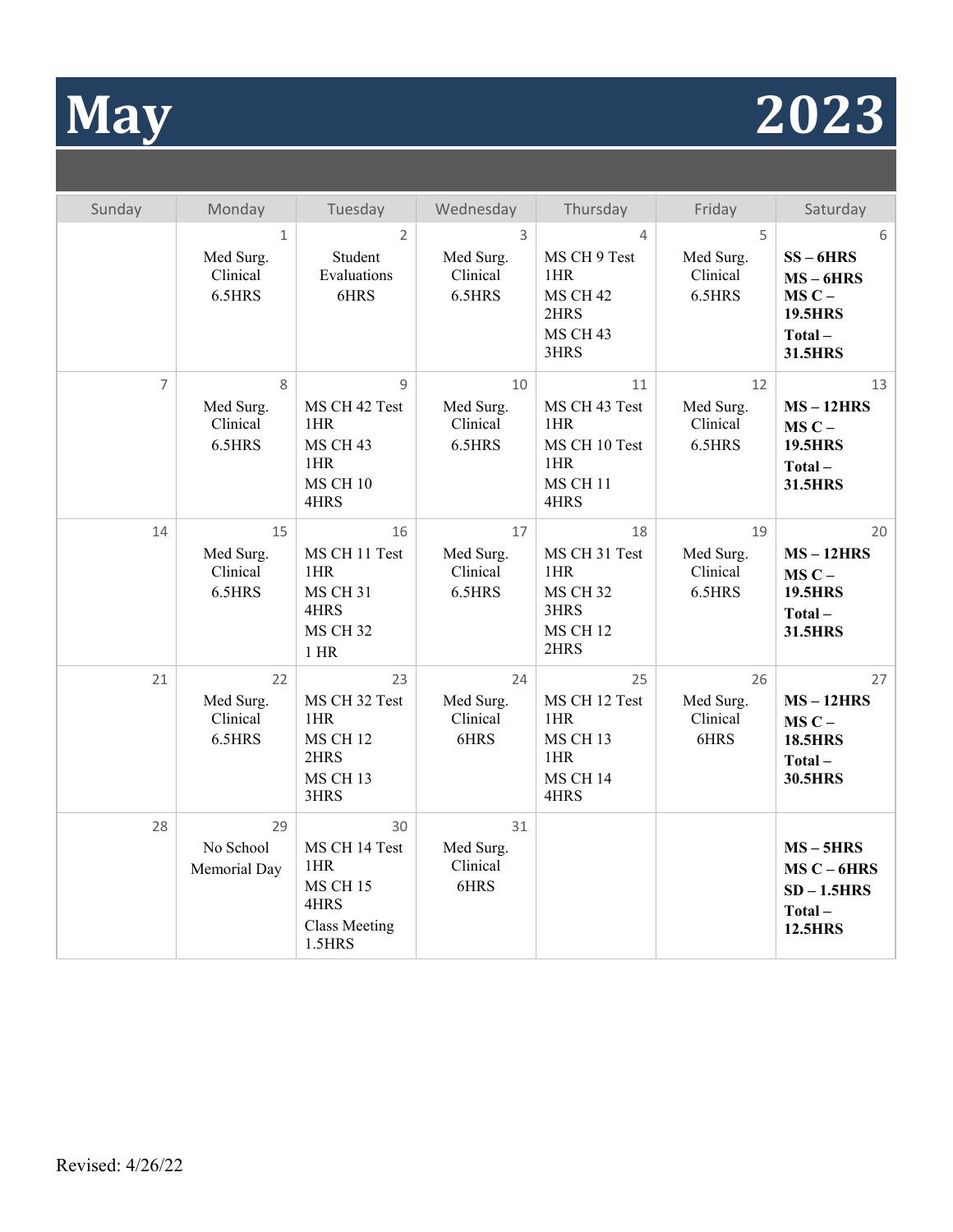

| Sunday         | Monday                                                                 | Tuesday                                                                         | Wednesday                                                                            | Thursday                                                                             | Friday                                                                                                            | Saturday                                                                         |
|----------------|------------------------------------------------------------------------|---------------------------------------------------------------------------------|--------------------------------------------------------------------------------------|--------------------------------------------------------------------------------------|-------------------------------------------------------------------------------------------------------------------|----------------------------------------------------------------------------------|
|                |                                                                        |                                                                                 |                                                                                      | $\mathbf{1}$<br>MS CH 15 Test<br>1HR<br><b>MS CH 16</b><br>4HRS<br>MS CH 17<br>1HR   | $\overline{2}$<br>Med Surg.<br>Clinical<br>6.5HRS                                                                 | 3<br>$MS - 6HRS$<br>$MSC -$<br>6.5HRS<br>Total-<br><b>12.5HRS</b>                |
| $\overline{4}$ | 5<br>Med Surg.<br>Clinical<br>6.5HRS                                   | 6<br>MS CH 16 Test<br>1HR<br>MS CH 17<br>3HRS<br><b>MS CH 18</b><br>2HRS        | $\overline{7}$<br>Med Surg.<br>Clinical<br>6.5HRS                                    | 8<br>MS CH 17 Test<br>1HR<br><b>MS CH 18</b><br>2HRS<br><b>MS CH 19</b><br>3HRS      | 9<br>Med Surg.<br>Clinical<br>6.5HRS                                                                              | 10<br>$MS - 12HRS$<br>$MS C - 19.5$<br><b>HRS</b>                                |
| 11             | 12<br>Med Surg.<br>Clinical<br>6.5HRS                                  | 13<br>MS CH 18 Test<br>1HR<br>MS CH 19<br>1HR<br><b>MS CH 20</b><br>4HRS        | 14<br>Med Surg.<br>Clinical<br>6HRS                                                  | 15<br>MS CH 19 Test<br>1HR<br>MS CH 20 Test<br>1HR<br><b>MS CH 27</b><br>4HRS        | 16<br>Med Surg.<br>Clinical<br>6HRS                                                                               | 17<br>$MS - 12HRS$<br>$MSC -$<br><b>18.5HRS</b><br>Total-<br><b>30.5HRS</b>      |
| 18             | 19<br>Med Surg.<br>Clinical<br>6HRS                                    | 20<br>No School<br>WV Day                                                       | 21<br>Med Surg.<br>Clinical<br>6HRS                                                  | 22<br>MS CH 27 Test<br>1HR<br><b>MS CH 28</b><br>3HRS<br><b>MS CH 29</b><br>2HRS     | 23<br>MS CH 28 Test<br>1HR<br><b>MS CH 29</b><br>1HR<br><b>MS CH 30</b><br>3HRS<br><b>Class Meeting</b><br>1.5HRS | 24<br>$MS - 11HRS$<br>$MSC - 12HRS$<br>$SD - 1.5HRS$<br>Total-<br><b>24.5HRS</b> |
| 25             | 26<br>MS CH 29 Test<br>1HR<br>MS CH 30 Test<br>1HR<br>MS CH 33<br>4HRS | 27<br>MS CH 33 Test<br>1HR<br><b>MS CH 34</b><br>4HRS<br><b>MS CH 21</b><br>1HR | 28<br>MS CH 34 Test<br>1HR<br>MS CH <sub>21</sub><br>3HRs<br><b>MS CH 22</b><br>2HRS | 29<br>MS CH 21 Test<br>1HR<br><b>MS CH 22</b><br>2HRs<br>MS CH <sub>23</sub><br>3HRs | 30<br>MS CH 22 Test<br>1HR<br>MS CH <sub>23</sub><br>1HR<br><b>MS CH 24</b><br>4HRS                               | $MS - 32HRS$                                                                     |